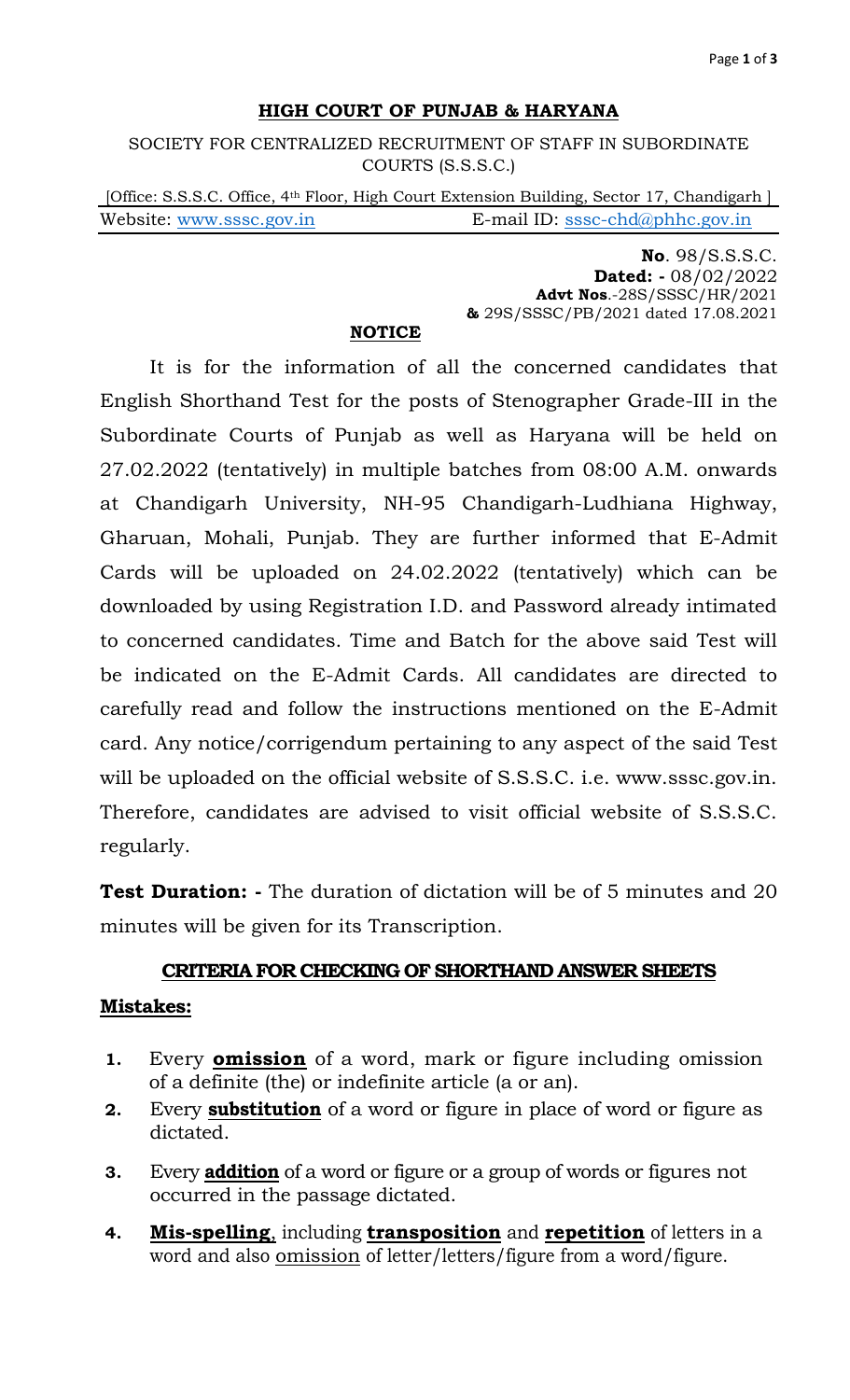- **5.** Wrong use of capital letter for small letter and vice-versa.
- **6.** Where there is **no space** between two words in that case a Mistake will be counted.

However, undesired space between the two words will be ignored but if there is undesired space between a word and Full Stop (.) then one mistake will be counted.

#### NOTE: -

- i) More than one error in a **single** word: All the errors are counted but the total mistakes counted in a single word will be treated as one mistake.
- ii) There is no provision of half mistake. Every mistake will be counted as one mistake.
- iii) Mistake of putting sub rule or sub-section without bracket or with bracket and in small or capital letters with hyphen or no hyphen will also be ignored.
- iv) Substitution of currency value with words or figures will also be ignored.
- v) No mistake of paragraph indenting.
- vi) Substitution of the way of writing dates will be ignored for example: 04 July, 1990 or 04/07/1990 or 04.07.1990 or 04-07- 1990.
- vii) There are some more types of examples which can be typed eitherway will be ignorable or similar type of words will be ignorable: e.g.

| %                                |  |  | percent              |
|----------------------------------|--|--|----------------------|
| $\&$                             |  |  | and                  |
| ₹                                |  |  | Rs. - Rupees         |
| Ld.                              |  |  | Learned              |
| $v/s$ -                          |  |  | $vs. - Versus$       |
| $u/s$ -                          |  |  | <b>Under Section</b> |
| and similar types of such words. |  |  |                      |

## *However,* **Arbitrary abbreviation will be treated as mistake**.

- viii) Evaluator in his discretion may treat any word as mistake if found to be incorrectly typed as per common sense and standard practices of Stenography, provided the same formula is uniformly applied to all the candidates.
- ix) Although full caution has taken to rule out the possibility of any doubt even then in case of any discrepancy or anomaly or variation or doubt for any word, letter, figure, symbol or mark may be removed/solved at any stage of the recruitment process.